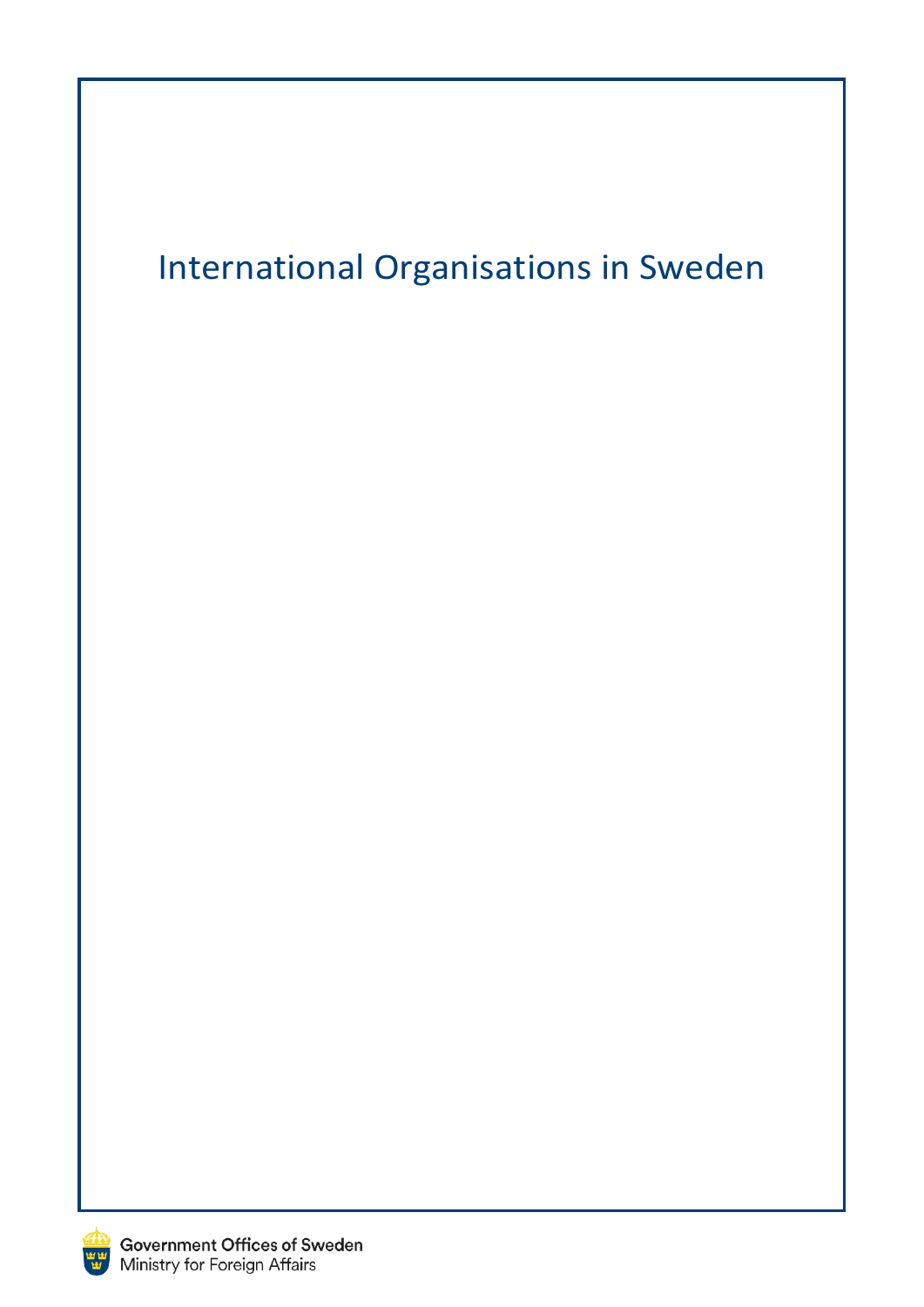## Bank for International Settlements (BIS)

**Chancery:**

Bank for International Settlements Innovation Hub (BISIH) Nordic Centre, Epicenter Stockholm, Mäster Samuelsgatan 36

**Postal Address:**

*Mrs Rakhee Beju SHAH*

11157 Stockholm https://www.bis.org/about/bisih/locations/se.htm

Mr Beju Shashikant SHAH, Centre Head

Tel: +41 763508139 Email: beju.shah@bis.org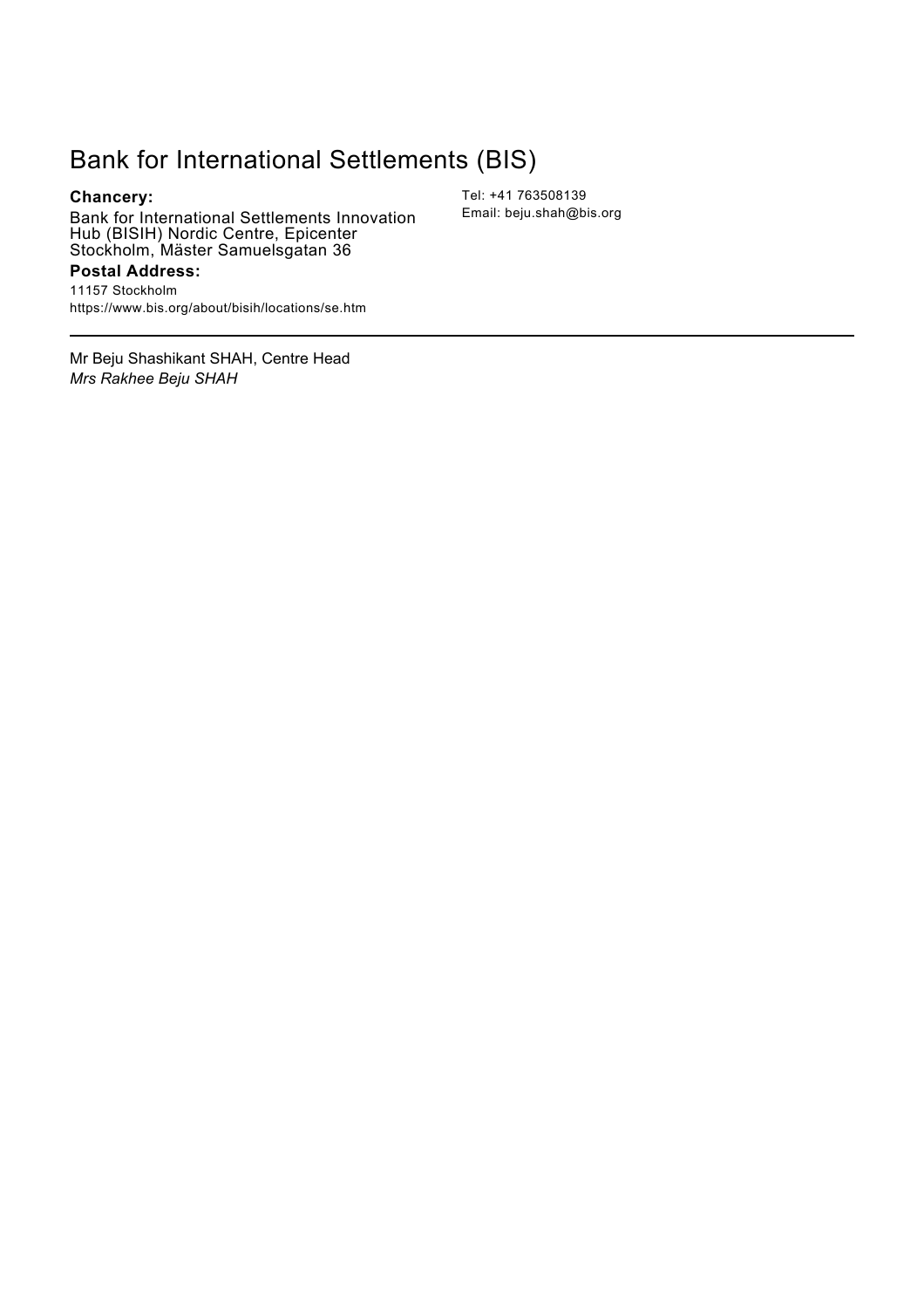## European Centre for Disease Prevention and Control (ECDC)

**Chancery:** Gustav III:s boulevard 40 **Postal Address:** ECDC 16973 Solna www.ecdc.europa.eu

Tel: +46-(0)8-586 010 00 Fax: +46-(0)8-586 010 01 Email: ECDC.hr@ecdc.europa.eu

Dr Andrea AMMON, Director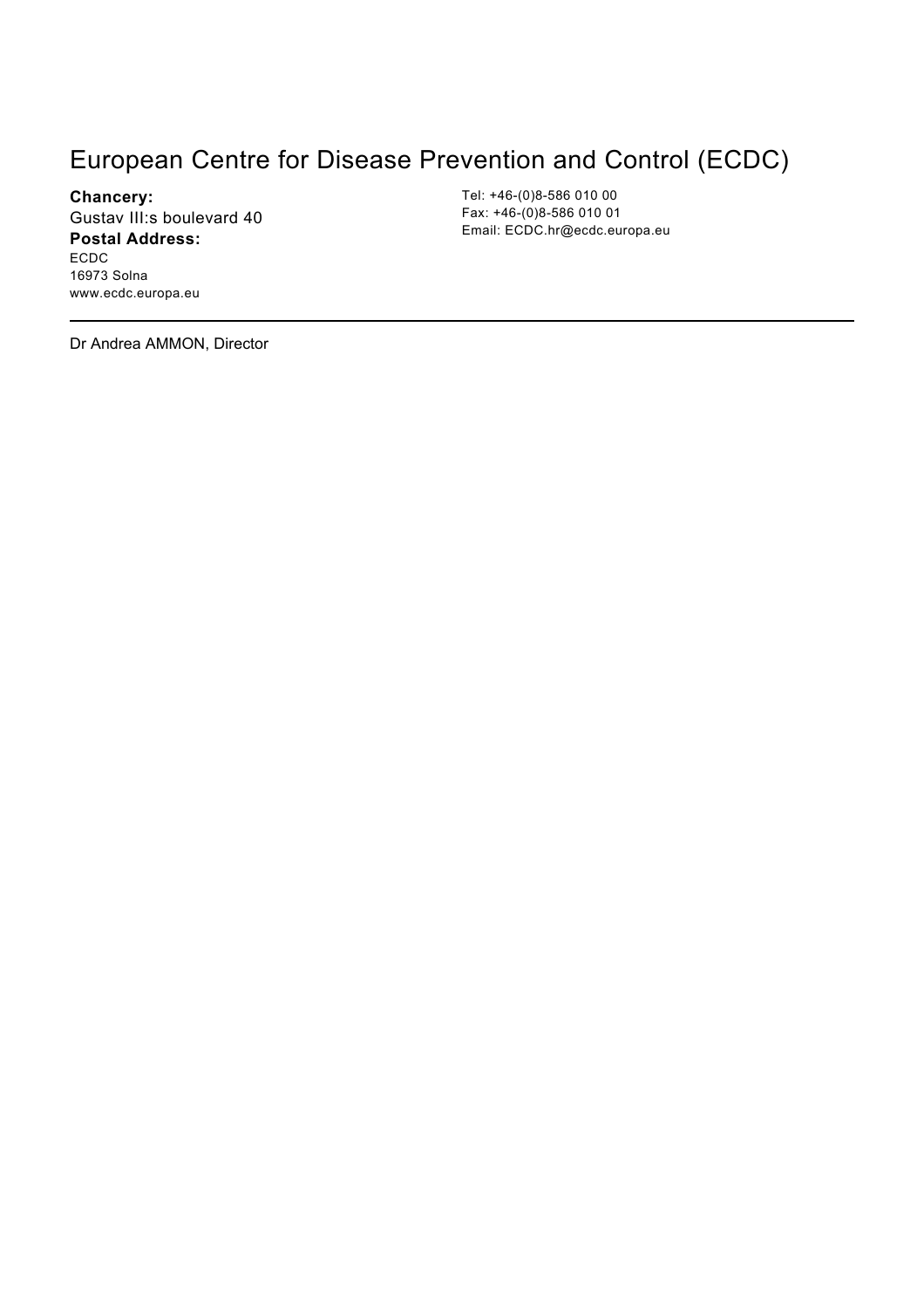### European Commission Representation in Sweden

**Chancery:** Regeringsgatan 65 **Postal Address:** P.O. Box 7323 103 90 Stockholm www.ec.europa.eu/sverige

Tel: +46-(0)8-562 444 11 Fax: +46-(0)8-562 444 12 Email: bursto@ec.europa.eu

Mr Christian DANIELSSON, Head of Representation *Mrs Veronika WAND DANIELSSON*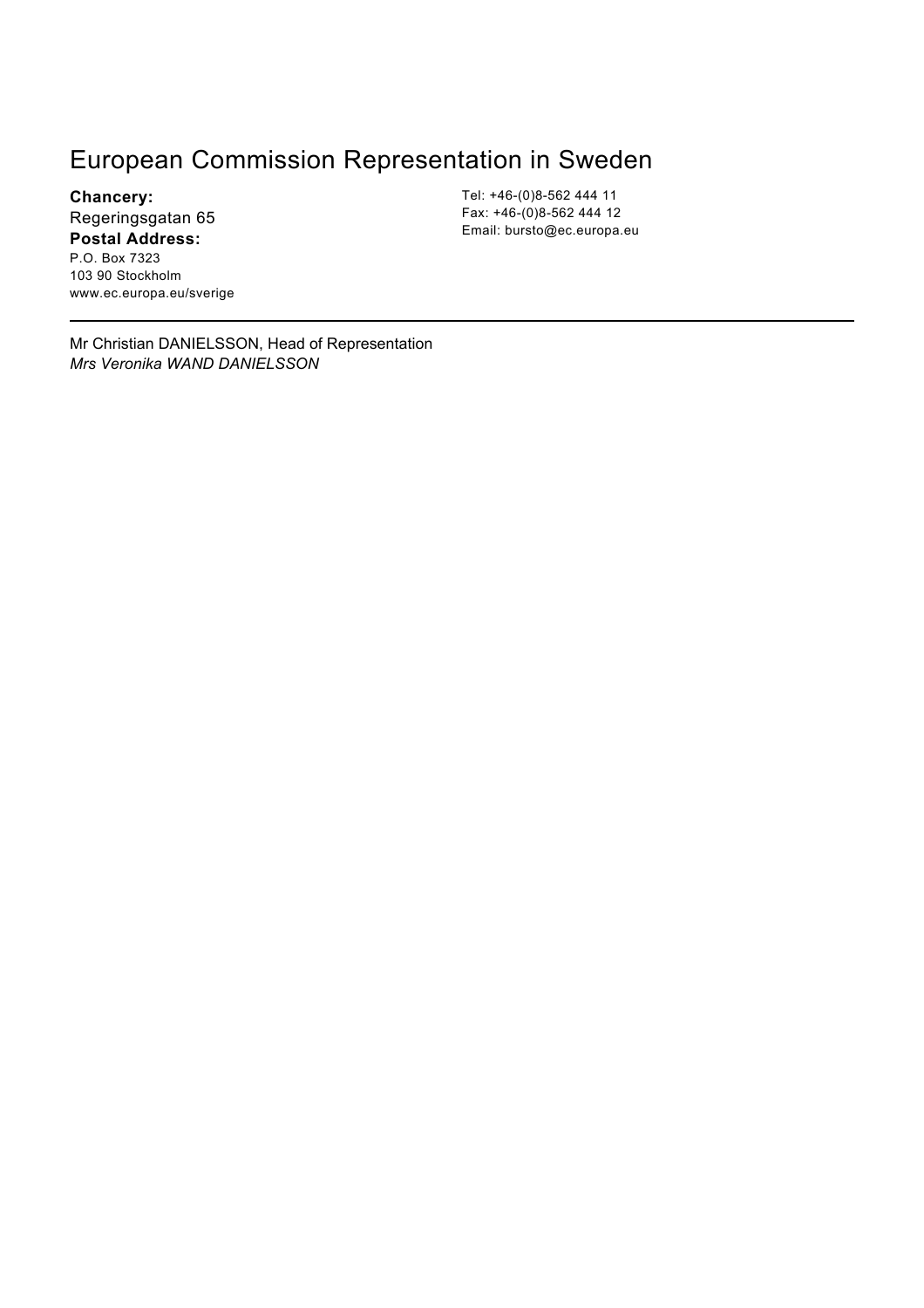### European Investment Bank

**Chancery:** Strandvägen 7A **Postal Address:**

Strandvägen 7A 114 56 Stockholm www.eib.org

Mrs Liisa RAASAKKA GAUDET, Head of Representation *Mr Francois GAUDET*

Tel: +46-(0)8-540 822 22 Email: stockholm@eib.org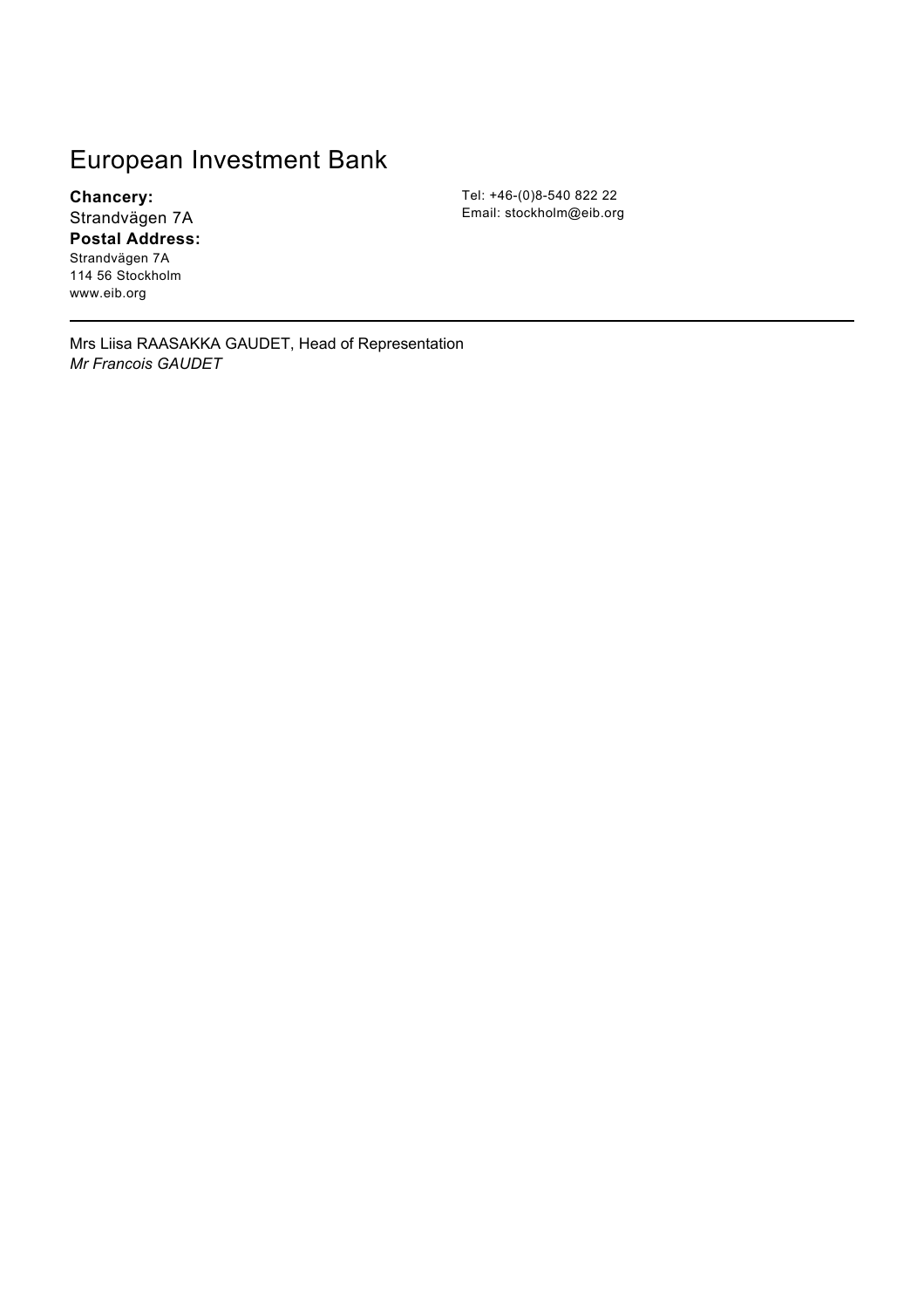### European Parliament Liaison Office in Sweden

**Chancery:** Regeringsgatan 65, 6 fl **Postal Address:** Regeringsgatan 65, 6 tr 111 56 Stockholm www.europaparlamentet.se

Tel: +46-(0)8-562 444 55 Fax: +46-(0)8-562 444 99 Email: EPstockholm@europarl.europa.eu

Mr Markus BONEKAMP, Director (Europaparlamentetes informationskontor)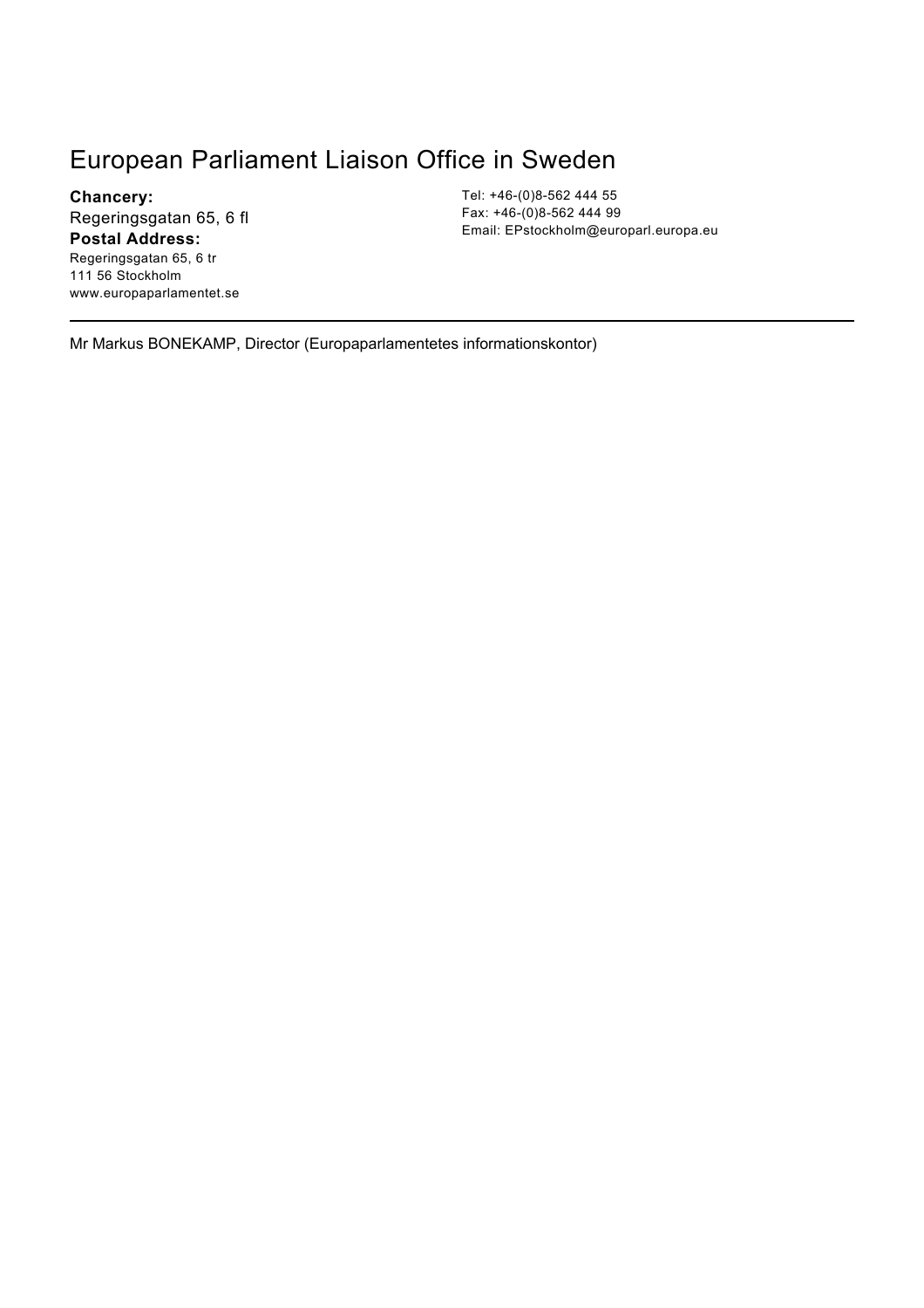## European Space Agency (ESA)

**Chancery:**

### **Postal Address:**

 Kiruna www.esa.int

Mr Anders PÄÄJÄRVI, Station Manager

Tel: +46-(0)980 - 760 00 Fax: +46-(0)980 - 171 21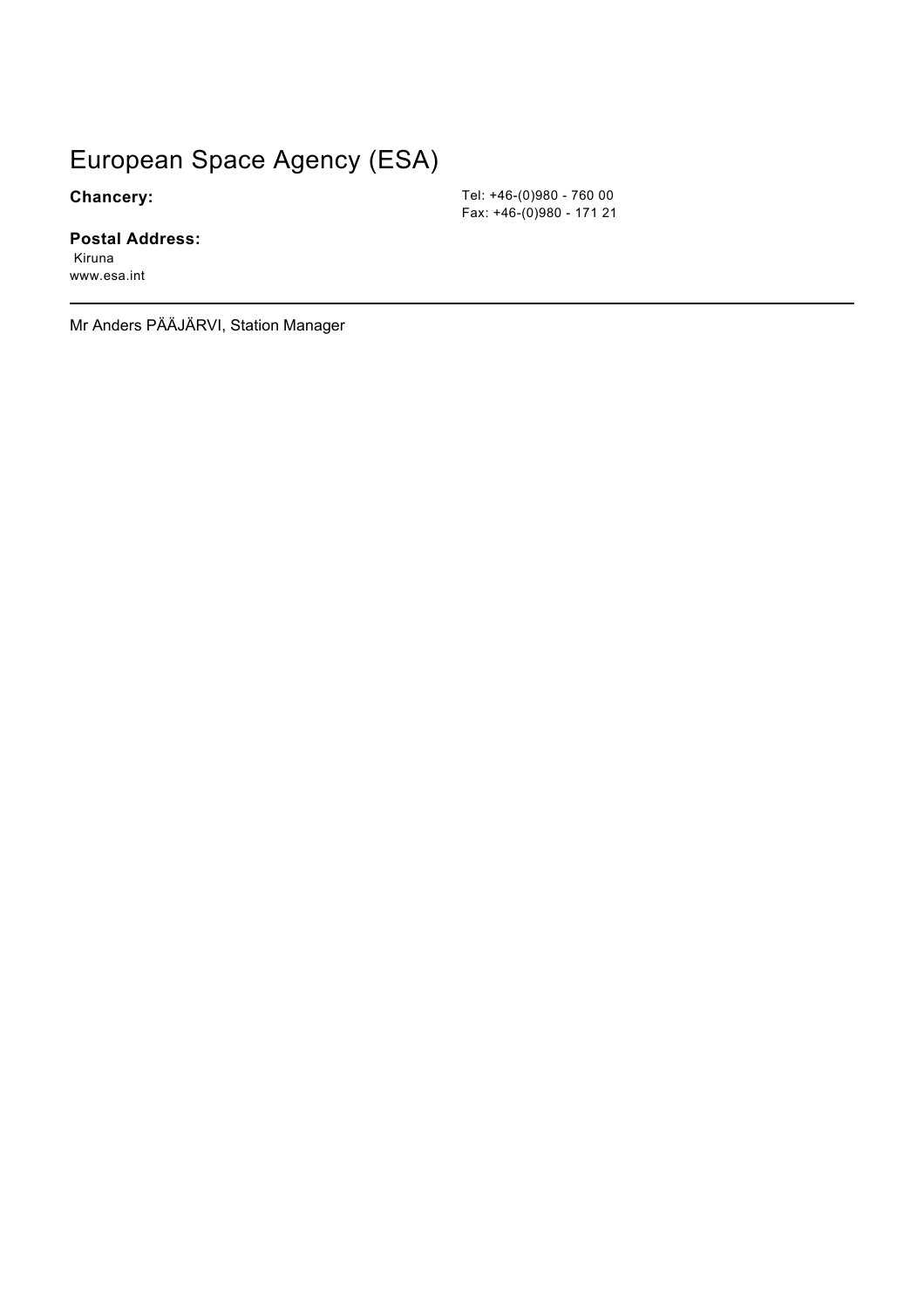## European Spallation Source ERIC

**Chancery:** Tunavägen 24 **Postal Address:**

P.O. Box 176 SE-221 00 Lund https://europeanspallationsource.se Tel: +46-(0)46-888 00 00 Email: info@esss.se

Prof. John WOMERSLEY, Director General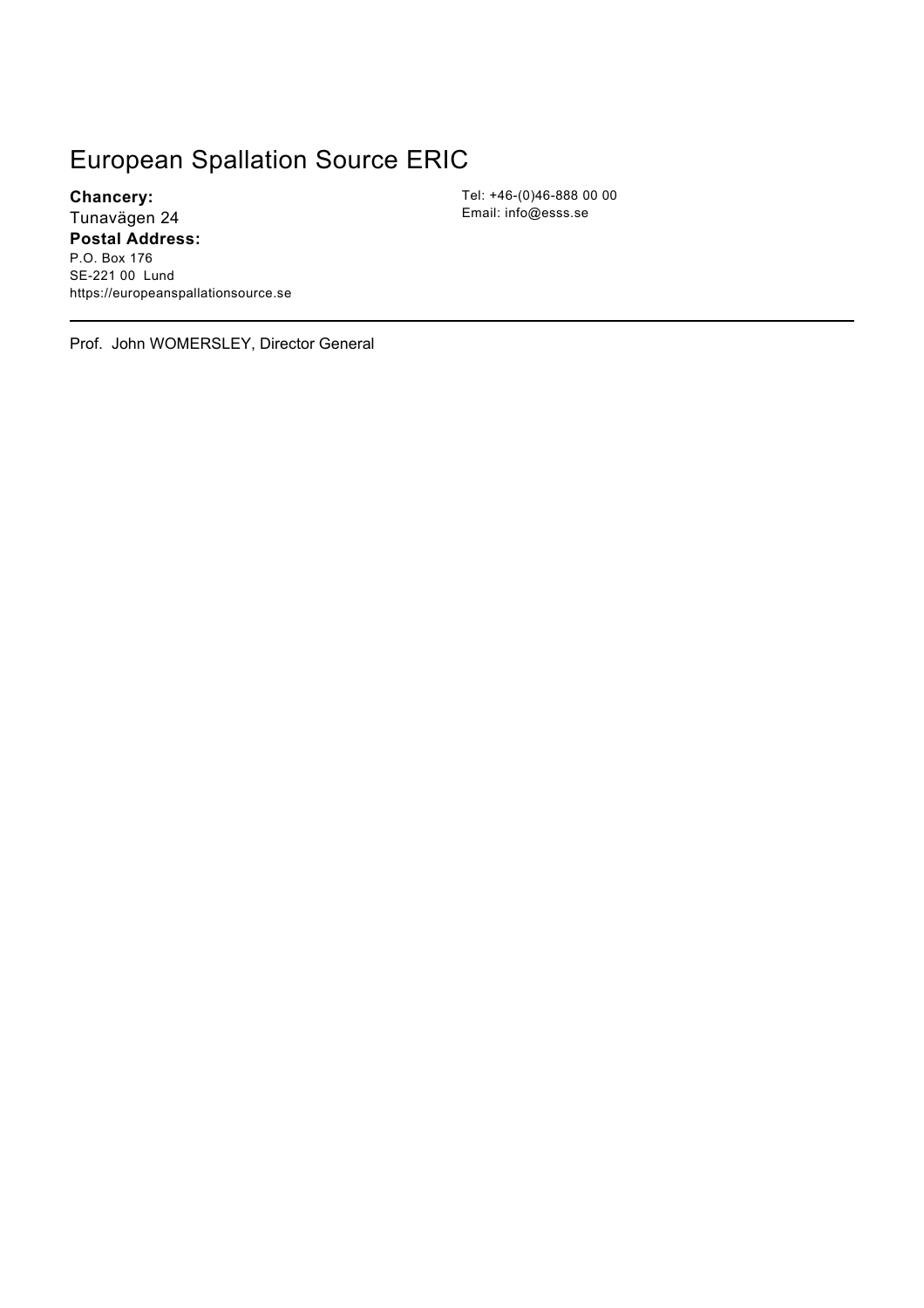FAO

**Chancery:**

**Postal Address:**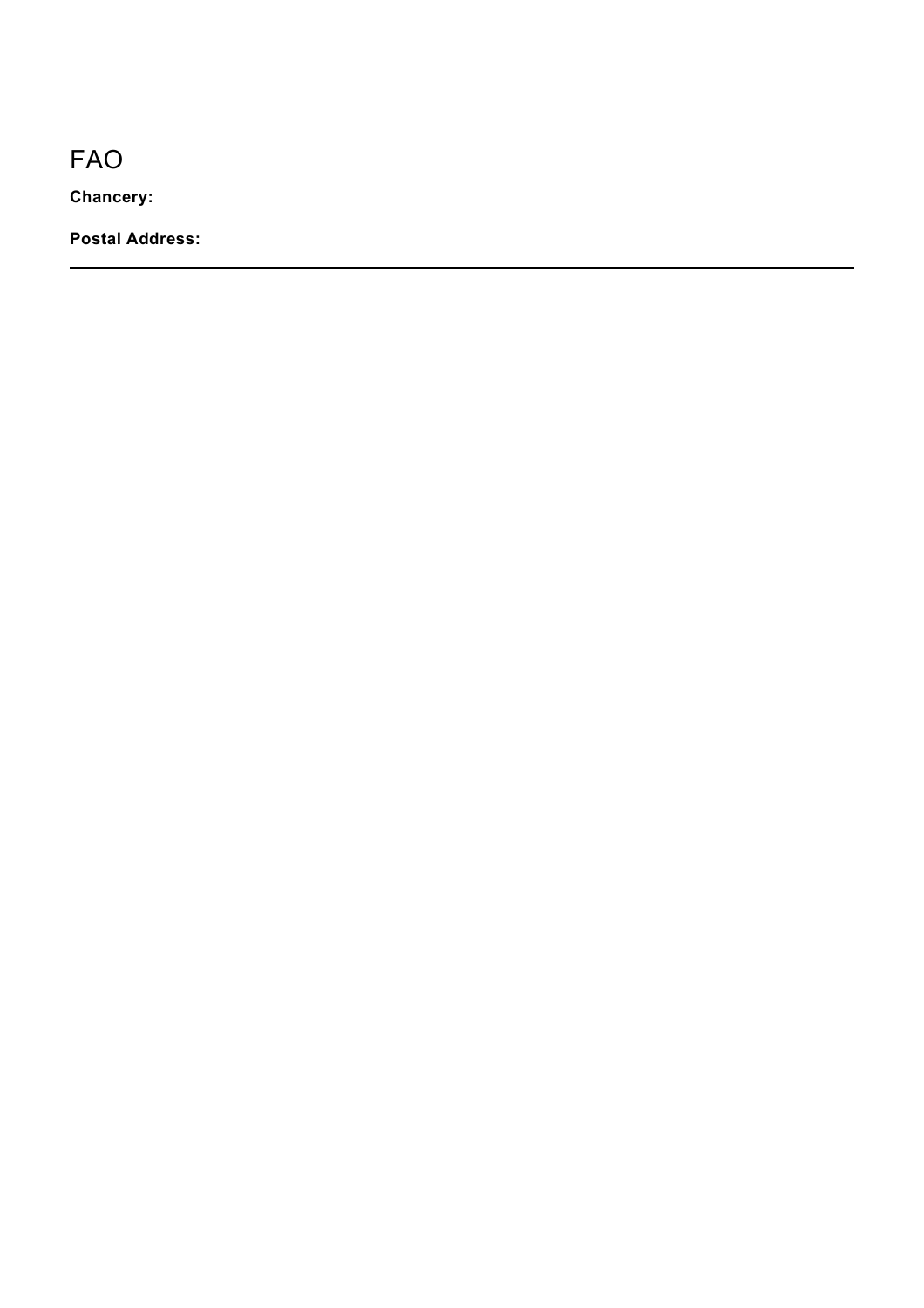### Global Water Partnership Organisation (GWPO)

**Chancery:** Linnégatan 87 D **Postal Address:** P.O. Box 24177

104 51 Stockholm www.gwp.org

Tel: +46-(0)8-121 386 00 Fax: +46-(0)8-121 386 04 Email: gwp@gwp.org

Mr Darío Alfonso SOTO ABRIL, Executive Secretary *Mrs Juanita LINERO VILLAMIZAR*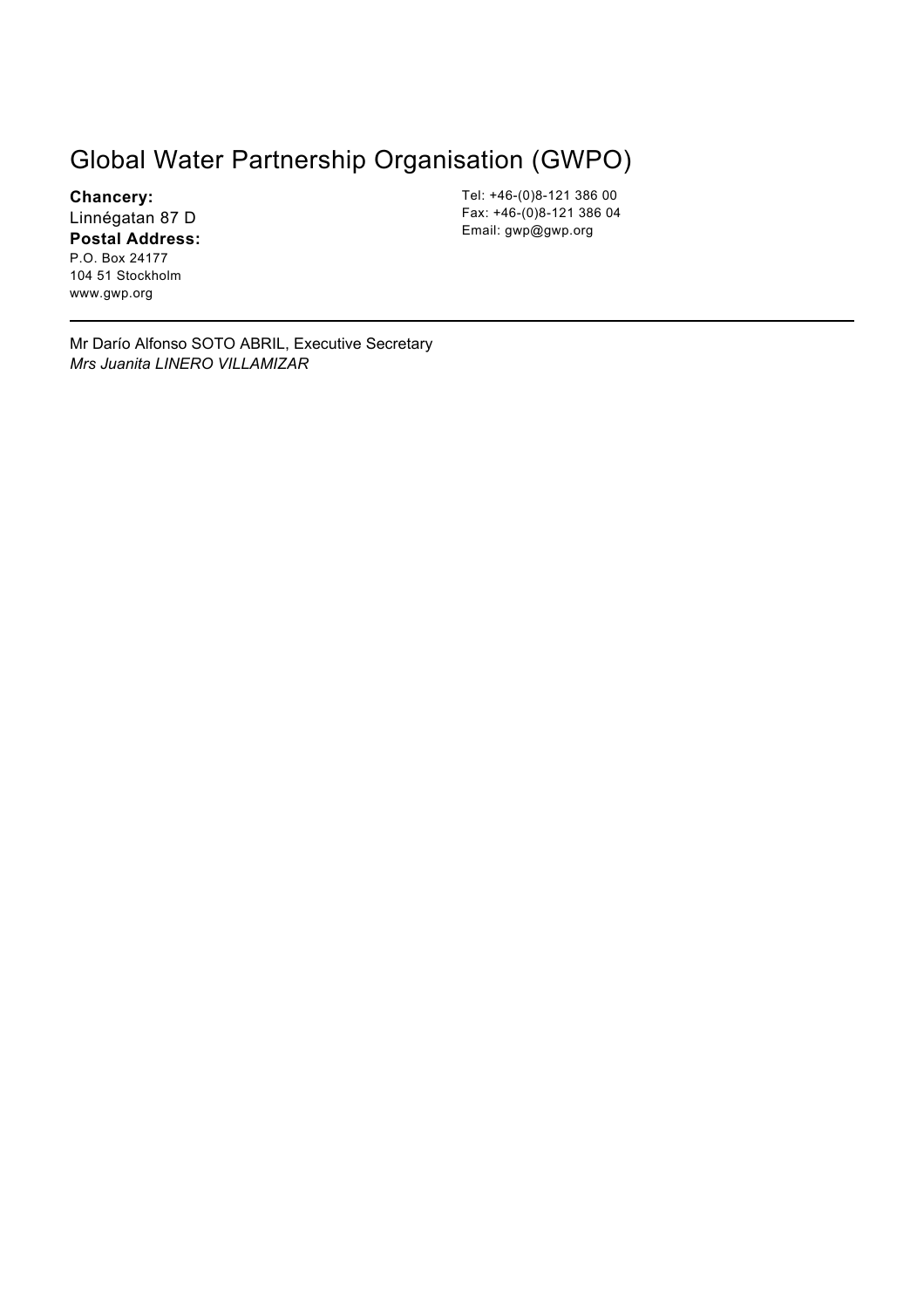### International Institute for Democracy and Electoral Assistance (IDEA)

**Chancery:** Strömsborg **Postal Address:** Strömsborg 103 34 Stockholm www.idea.int

Tel: +46-(0)8-698 37 00 Fax: +46-(0)8-20 24 22 Email: info@idea.int

Mr Kevin Roberto CASAS ZAMORA, Secretary-General *Dr Simone BUNSE*

Mr Massimo TOMMASOLI, Director (Global Programmes)

Ms Fiona Catherine ROWLEY, Director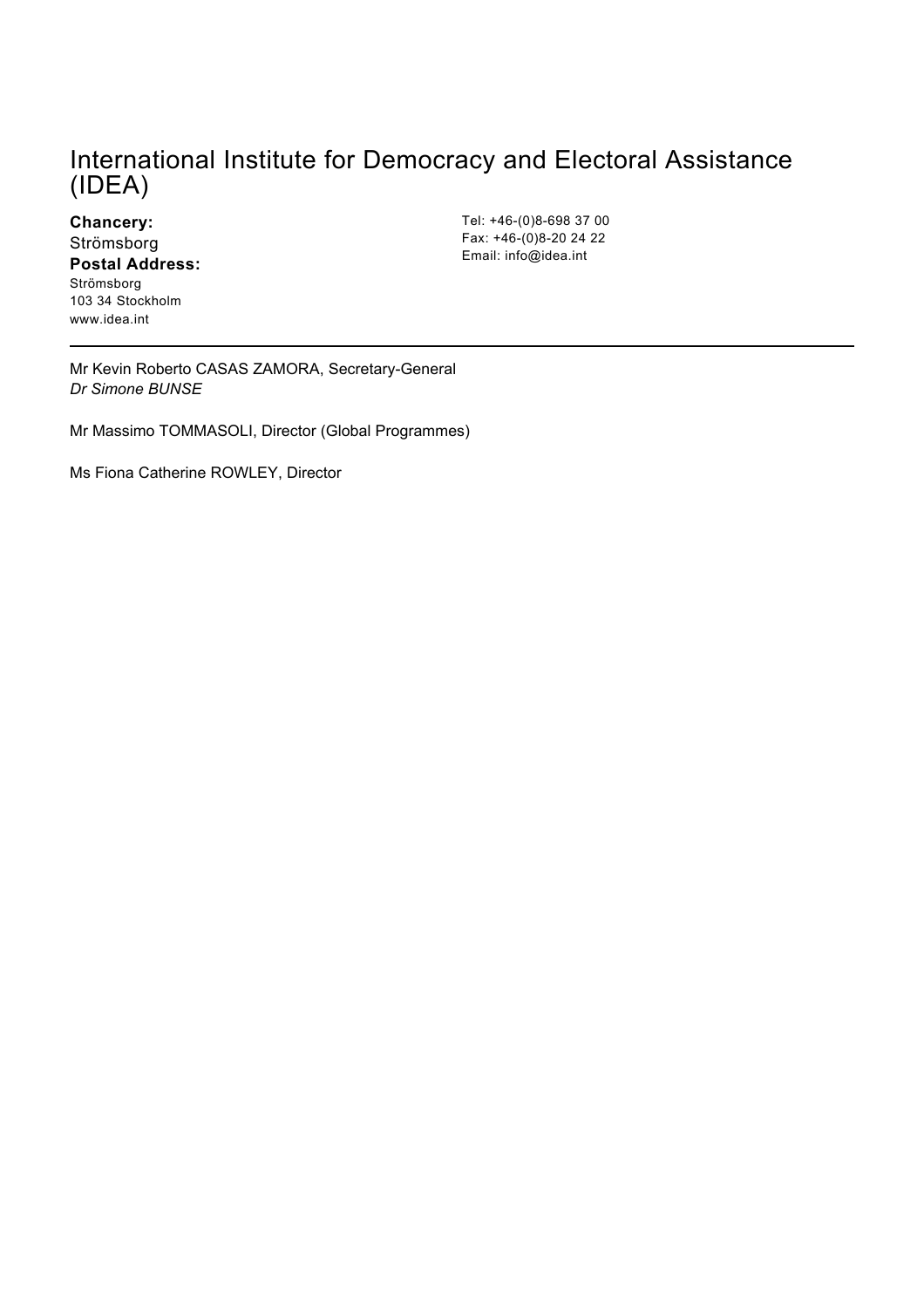### Secretariat of Council of Baltic Sea States (CBSS)

**Chancery:** Wollmar Yxkullsgatan 23 **Postal Address:**

Wollmar Yxkullsgatan 23 118 50 Stockholm www.cbss.org

Tel: +46-(0)8-440 19 20 Fax: +46-(0)8-440 19 44 Email: cbss@cbss.org

Mr Grzegorz Marek POZNANSKI, Director General *Mrs Marta Barbara POZNANSKA*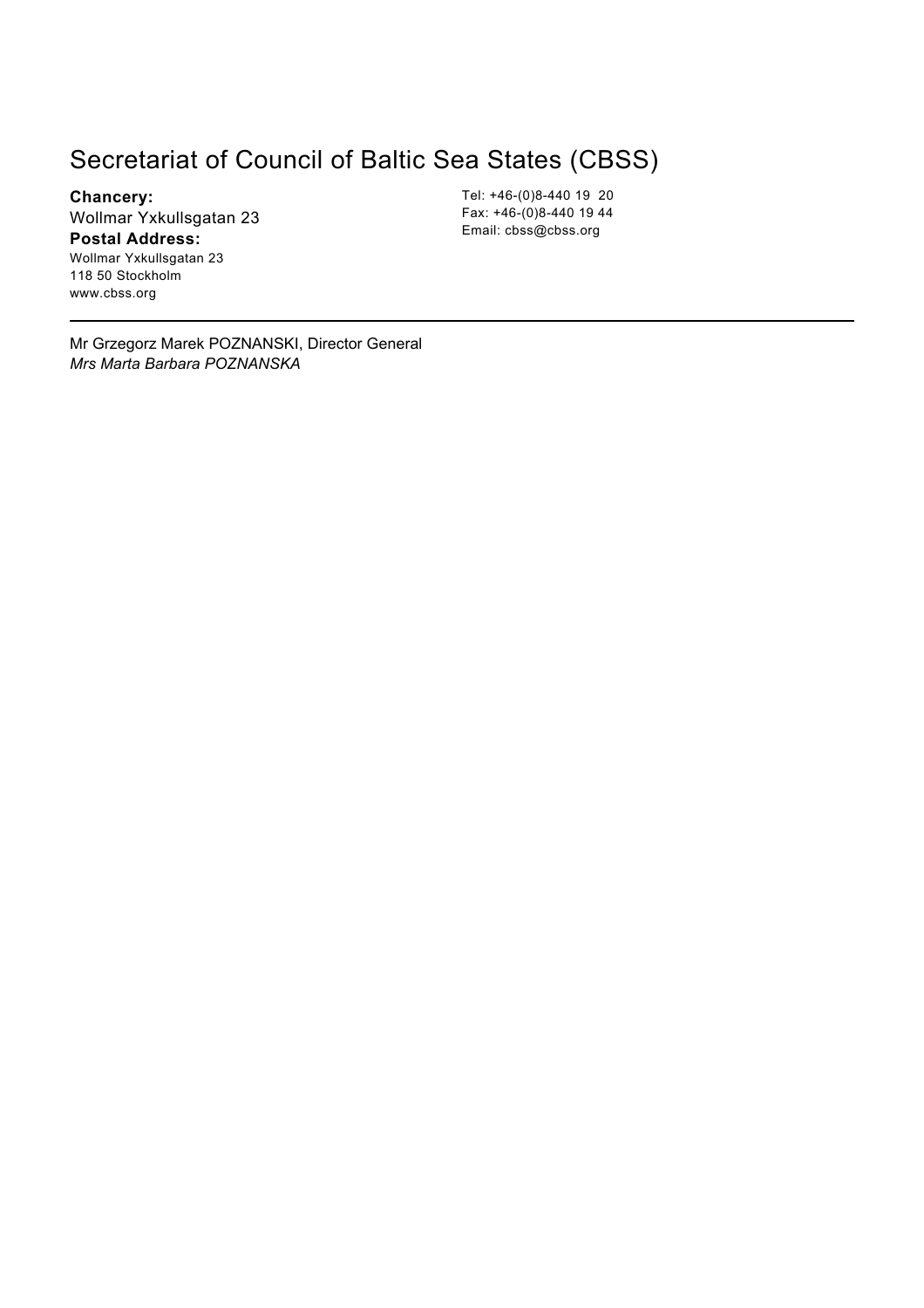### Secretariat of Northern Dimension Partnership in Public Health and Social Well-being (NDPHS)

#### **Chancery:**

Momma Reenstiernas Palats, Wollmar Yxkullsgatan 23 **Postal Address:**

Tel: +46-(0)8-400 20 600 Email: secretariat@ndphs.org

Dr Ülla-Karin NURM, Director

Wollmar Yxkullsgatan 23 11850 Stockholm www.ndphs.org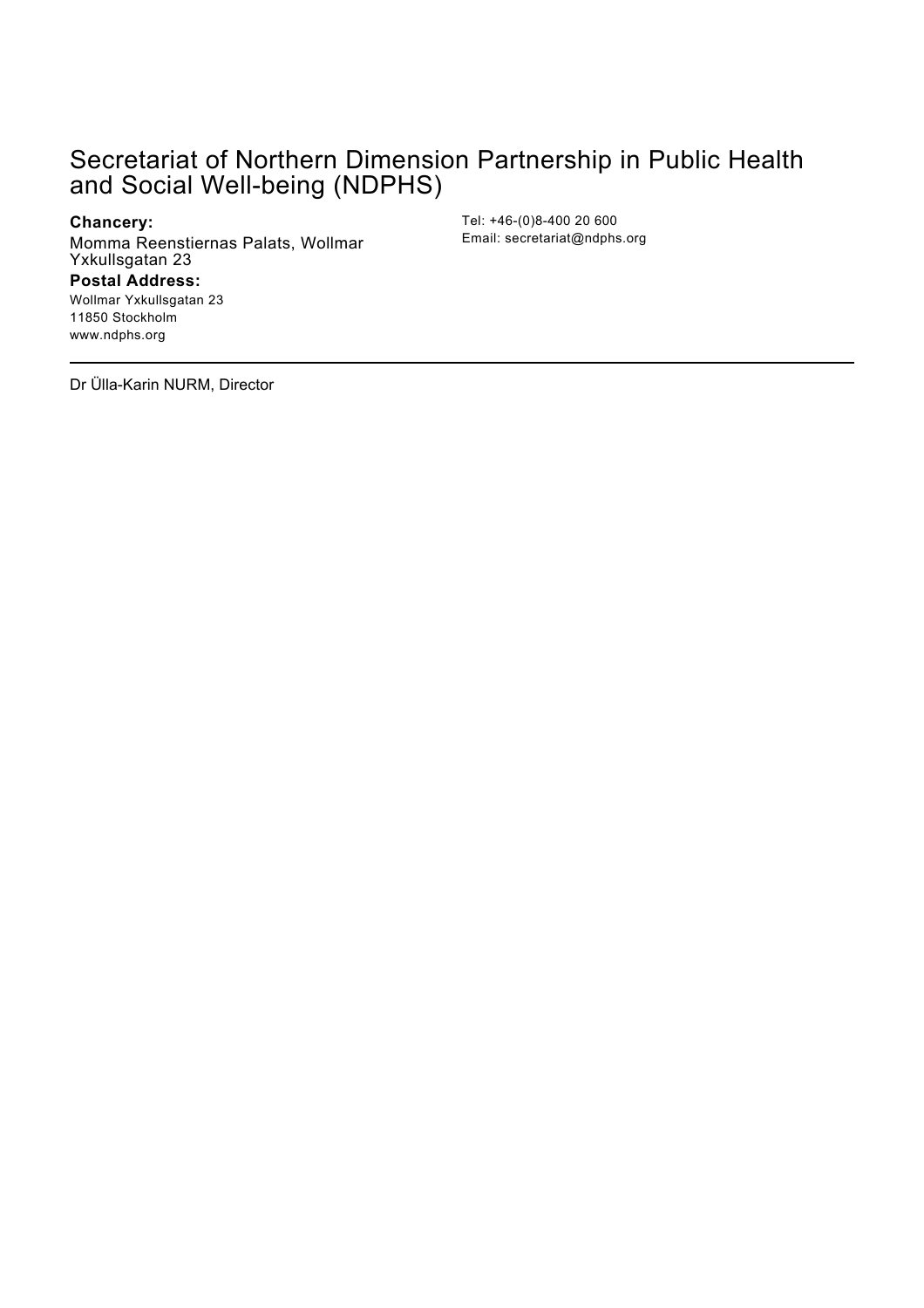### UNHCR Representation for the Nordic and Baltic Countries

**Chancery:** Sveavägen 166, 15th fl.

**Postal Address:**

Sveavägen 166, 15th fl. 11346 Stockholm www.unhcr.se

Tel: +46-(0)10-10 12 800 Email: swest@unhcr.org

Mr Henrik Mygdal NORDENTOFT, Regional Representative *Mrs Gitte Holm NORDENTOFT*

Ms Yolande DITEWIG, Deputy Regional Representative *Mr Clemens REITER*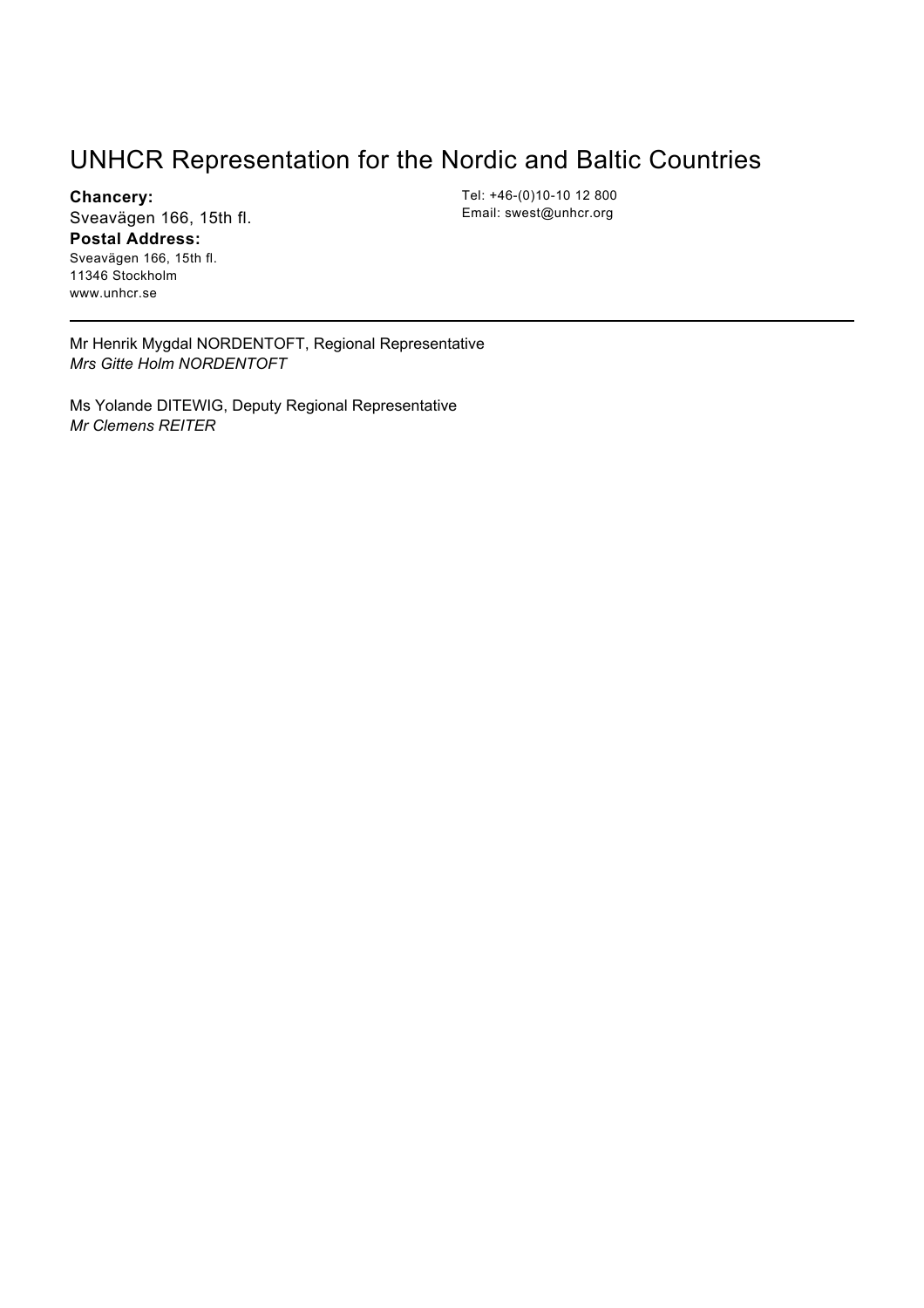## UNICEF Office of Innovation

**Chancery:** Sankt Eriksgatan 46C, 11234 Stockholm **Postal Address:** UNICEF Sverige c/o Office of Innovation, Box 8161 10420 Stockholm

Mr Thomas Dorian DAVIN, Director *Mrs Linda BAWAZIR DAVIN*

Tel: 0721-698 186 Email: sbock@unicef.org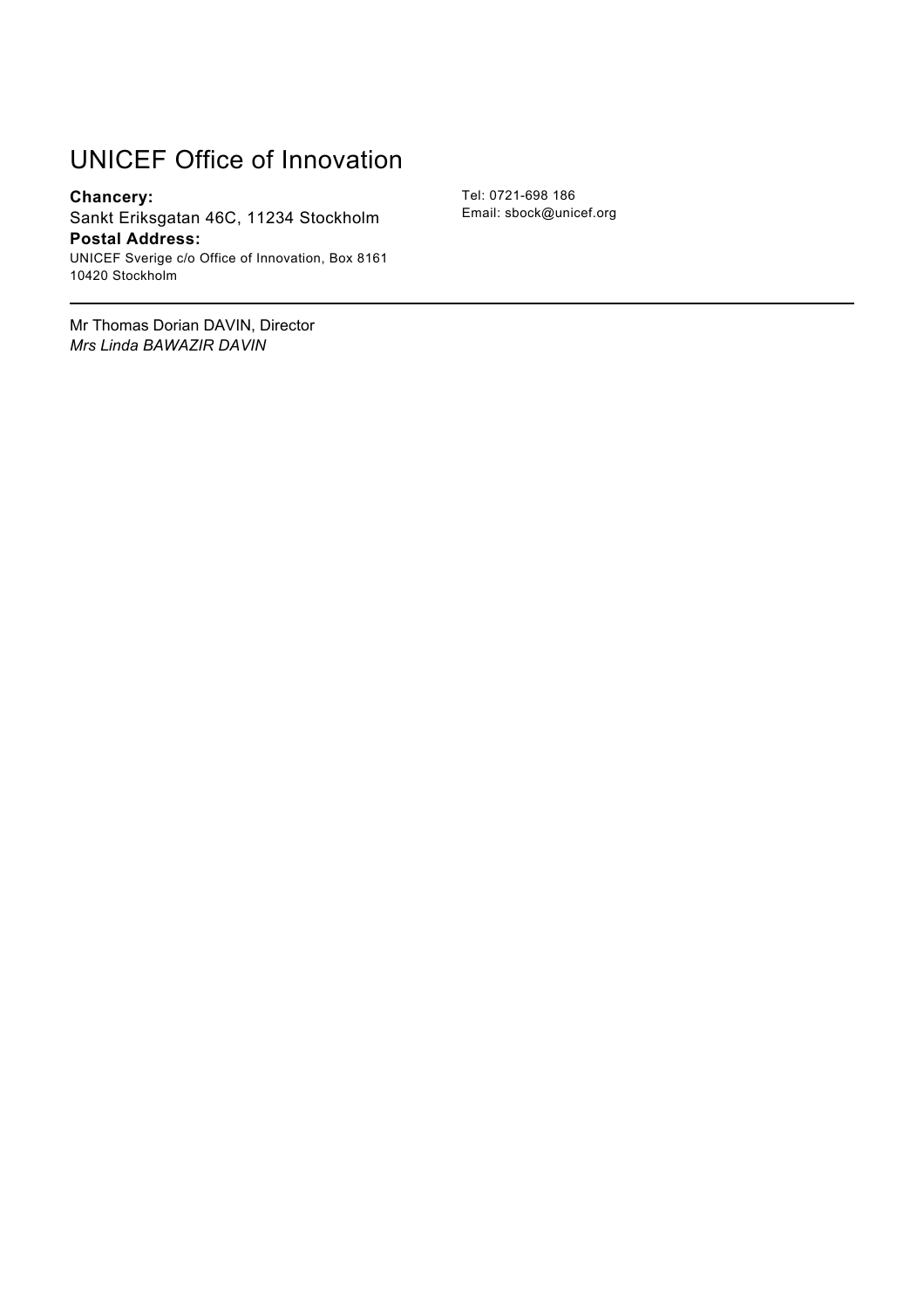### United Nations Development Programme (UNDP) Nordic Office - Sweden

### **Chancery:**

Tel: +46 70 547 93 42

Norrsken House, Birger Jarlsgatan 57C

### **Postal Address:**

P.O. Box 64 113 56 Stockholm http://se.undp.org

Ms Caroline ÅBERG, Head of Representation (Head of Office)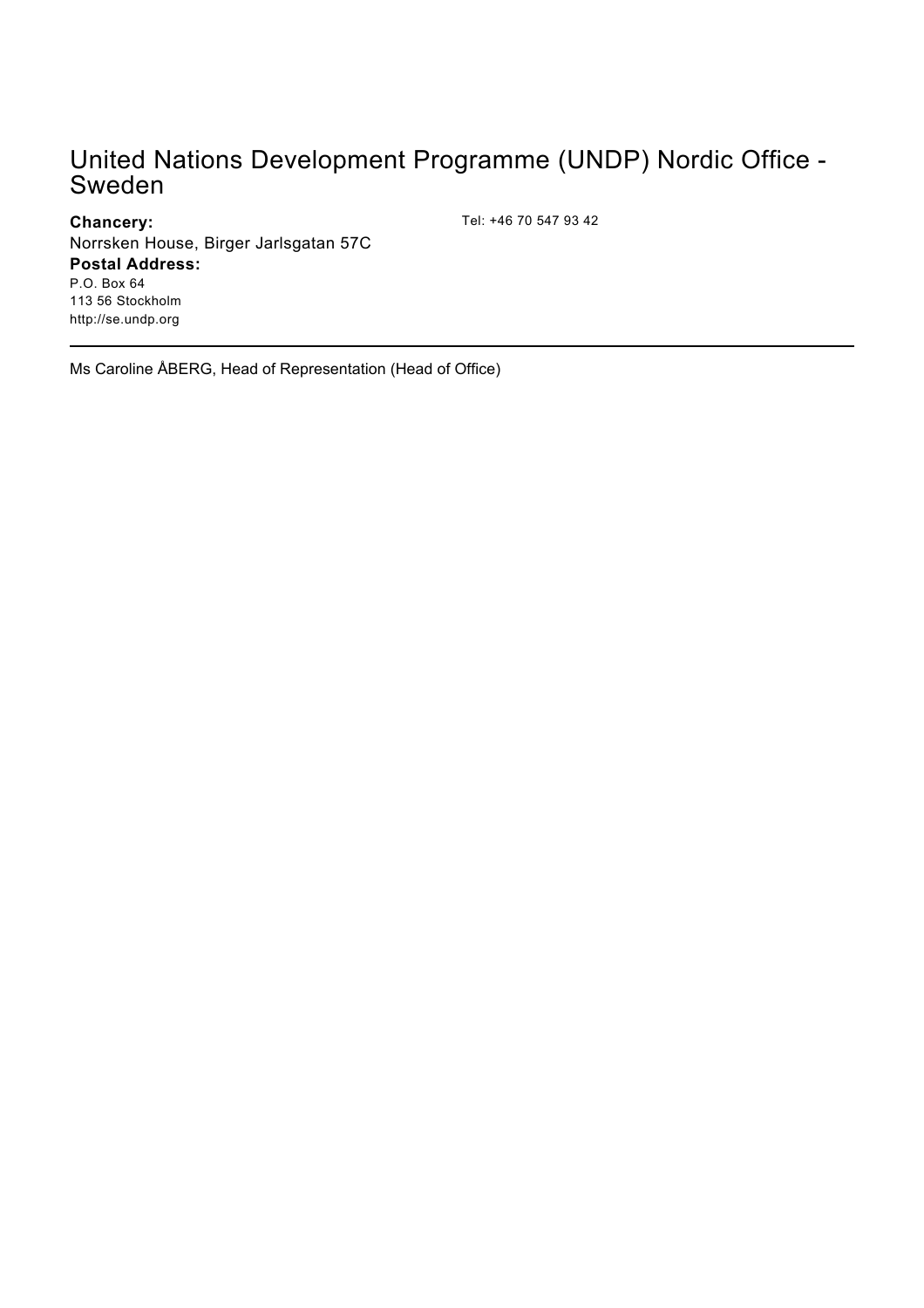### UNOPS S3i Innovation Centre Sweden

### **Chancery:**

Ideon Agora, Alfa 3 building, Ideon Science Park Scheelevägen 15, 22370 Lund

#### **Postal Address:**

Scheelevägen 15 22370 Lund www.unops.org

Tel: +4610-2189220 Email: S3i.innovation.sweden@unops.org

Ms Freya VON GROOTE, Regional Representative